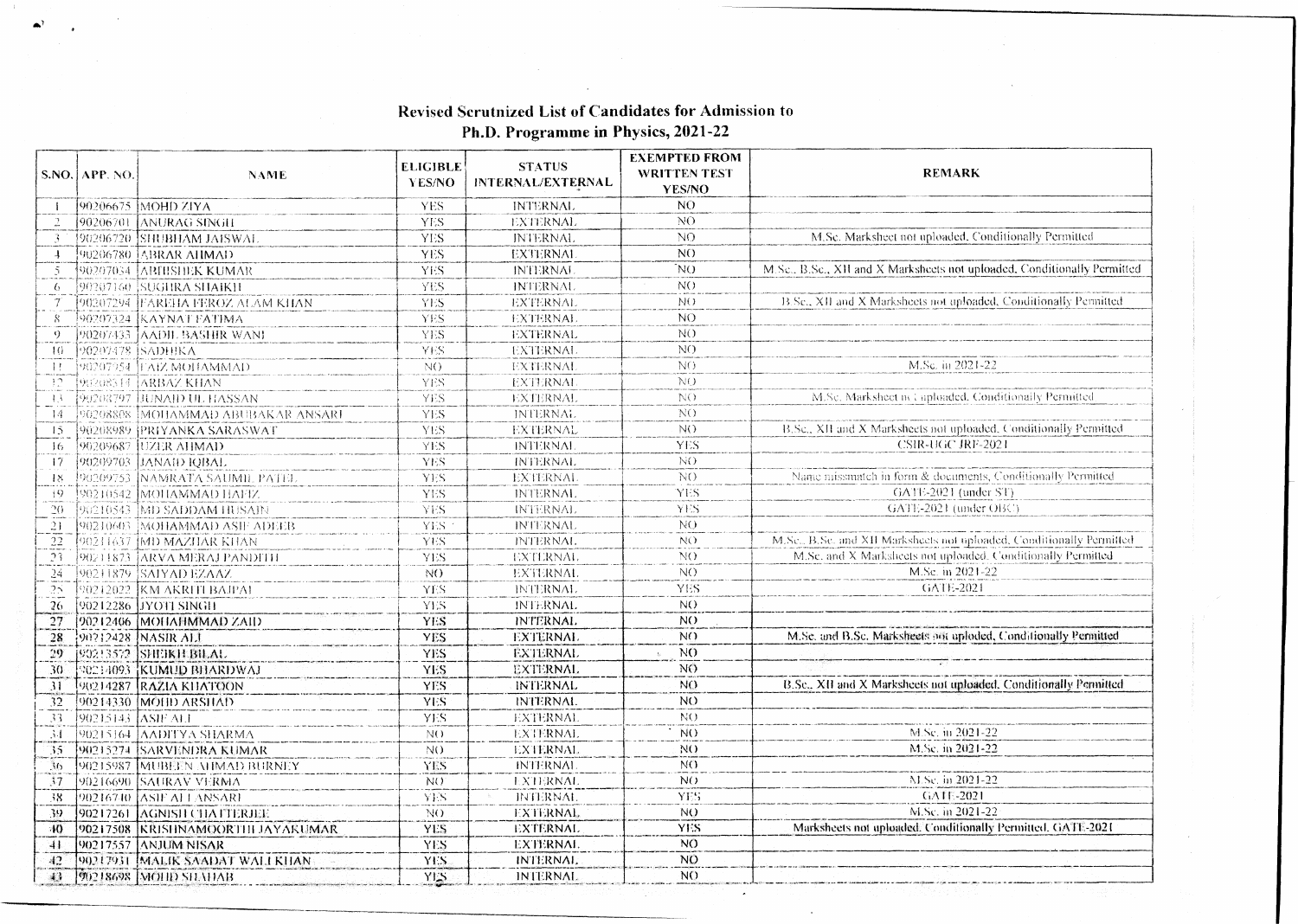| 90218918 BADAR ALI<br>44.                          | <b>YES</b>        | <b>INTERNAL</b>             | NO.             |                                                         |
|----------------------------------------------------|-------------------|-----------------------------|-----------------|---------------------------------------------------------|
| 45<br>90221050 MOHD AZHAR                          | <b>YES</b>        | <b>INTERNAL</b>             | NO.             |                                                         |
| 46<br>[90221358] MOHD ANAS KHAN                    | <b>YES</b>        | <b>INTERNAL</b>             | NO.             |                                                         |
| 90221794 SAMMI KAMAL<br>47                         | <b>YES</b>        | <b>EXTERNAL</b>             | NO <sub>1</sub> | B.Sc. Marksheet not uploaded. Conditionally Permitted   |
| 90221958 TABINDA NABI<br>48                        | <b>YES</b>        | <b>EXTERNAL</b>             | N <sub>O</sub>  |                                                         |
| 49<br>90222396 NAVEEN KUMAR                        | <b>YES</b>        | <b>EXTERNAL</b>             | NO              |                                                         |
| 90224152 KM PRINCI<br>50                           | <b>YES</b>        | <b>EXTERNAL</b>             | NO.             | M.Sc. Marksheet not uploaded, Conditionally Permitted   |
| 90224711 MOHAMMAD AQIB NAIK<br>52                  | <b>YES</b>        | <b>INTERNAL</b>             | NO.             |                                                         |
| 90224804  MD SHAHBAZ ANJUM SHAAD                   | <b>YES</b>        | <b>INTERNAL</b>             | NO.             |                                                         |
| -53<br>90224858 MOHD DANISH<br>54                  | <b>YES</b>        | <b>EXTERNAL</b>             | NO.             | JEST-2022                                               |
| 90225582 HARISH KUMAR SHARMA                       | <b>YES</b>        | <b>INTERNAL</b>             | N()             |                                                         |
| [90225689] DHARMENDRA KUMAR                        | <b>YES</b>        | EXTERNAL                    | NO.             | B.Se, Marksheet not uploaded, Conditionally Permitted   |
| 90225902  RAHH, KUMAR VARMA                        | <b>YES</b>        | EXTERNAL                    | N()             |                                                         |
| 57<br>90226162<br> ARIF ALI                        | <b>YES</b>        | <b>INTERNAL</b>             | NO.             |                                                         |
| -58.<br>90226293 ANKIT SAXENA<br>59.               | <b>YES</b>        | <b>EXTERNAL</b>             | NO.             |                                                         |
| 90227007 [NARAYAN KUMAR                            | <b>YES</b>        | <b>EXTERNAL</b>             | <b>YES</b>      | <b>CSIR-UGC NET-2020</b>                                |
| 90227259 RASHMI CHAUDHARY<br>90228251 RAIDL MURALI | <b>YES</b>        | EXTERNAL                    | N()             | CSIR-UGC NET-2021                                       |
| [90229743] LOKESH KUMAR<br>-62                     | YES<br><b>YES</b> | <b>EXTERNAL</b>             | YES.<br>N()     |                                                         |
| 90230782  JAGDISH KUMAR HANS<br>-63.               | <b>YES</b>        | EXTERNAL<br><b>EXTERNAL</b> | N()             | No documents uploaded, Conditionally Permitted          |
| 90231606 DEEPAK SHARMA<br>-64                      | N()               | <b>EXTERNAL</b>             | N()             | B.Sc. marks less than 50%                               |
| [90231692] SHIVAM KUMAR                            | <b>YES</b>        | EXTERNAL                    | NO.             |                                                         |
| 65.<br> 90231855  MUNINDRA KUSHWAHA<br>-66         | <b>YES</b>        | EXTERNAL                    | N()             |                                                         |
| 90232114 GOPAL GARG                                | <b>YES</b>        | <b>INTERNAL</b>             | N()             |                                                         |
| 90234165 TAJAMMUL HUSAIN                           | <b>YES</b>        | <b>EXTERNAL</b>             | -NO             | B.Sc. Marksheet not uploaded. Conditionally Permitted   |
| 90234288 DITENDRA KUMAR<br>-69.                    | <b>YES</b>        | <b>EXTERNAL</b>             | NO.             |                                                         |
| 90235565 SYED MOHD ZAID ASHRAF                     | <b>YES</b>        | <b>EXTERNAL</b>             | N()             |                                                         |
| 70.<br>90236656 ANKUR TAUMAR                       | <b>YES</b>        | <b>EXTERNAL</b>             | N()             |                                                         |
| 72.<br>90237467 DEEPAK KUMAR                       | <b>YES</b>        | <b>EXTERNAL</b>             | N()             |                                                         |
| [90238777] [BHARAT GOYAL                           | <b>YES</b>        | <b>EXTERNAL</b>             | N()             | B.Sc. Marksheet not uploaded, Conditionally Permitted   |
| 90240268 FAIZ AHMAD                                | <b>YES</b>        | <b>INTERNAL</b>             | N()             |                                                         |
| 90241000 RAJ KUMAR                                 | <b>YES</b>        | <b>EXTERNAL</b>             | NO.             |                                                         |
| 90241321 OZAIR AHMAD<br>76                         | <b>YES</b>        | <b>INTERNAL</b>             | N()             |                                                         |
| 90241738 GOVIND KUMAR<br>77                        | <b>YES</b>        | <b>INTERNAL</b>             | NO.             | PHYSICAL DISABILITY                                     |
| 90242250 RUMMANA ANJUM                             | YES               | <b>INTERNAL</b>             | NO <sup>1</sup> | B.Sc. Marksheet not uploaded, Conditionally Permitted   |
| 90243993 JUNAID FAROOQ                             | <b>YES</b>        | EXTERNAL                    | NO <sub>1</sub> | B.Sc. Marksheet not uploaded, Conditionally Permitted   |
| 90244269   ZAINAB KHAN                             | YES               | <b>EXTERNAL</b>             | <b>YES</b>      | GATE-2021                                               |
| 90244646   MEHRAJ UD DIN WANI                      | <b>YES</b>        | <b>EXTERNAL</b>             | -NO             |                                                         |
| -82<br>[90244871] [MOHD QAISAR HAYAT               | YES.              | <b>INTERNAL</b>             | N()             | Wrong B.Sc. Marksheet uploaded. Conditionally Permitted |
| [90245243] IS M HASAN ZAIDI                        | <b>YES</b>        | <b>INTERNAL</b>             | N()             |                                                         |
| $8+$<br>[90245467] SHIVANI SHARMA                  | <b>YES</b>        | <b>INTERNAL</b>             | N()             |                                                         |
| 85.<br>90246179 MOHD MOHLUDDIN                     | <b>YES</b>        | <b>INTERNAL</b>             | N()             |                                                         |
| 90246579 GAFFAR ANSARI                             | <b>YES</b>        | <b>INTERNAL</b>             | $\overline{NO}$ |                                                         |
| 90246673 SADDAM HUSSAIN                            | <b>YES</b>        | <b>INTERNAL</b>             | N()             |                                                         |
| 90247195 MUSTQUEEM KHAN<br>88.                     | <b>YES</b>        | <b>EXTERNAL</b>             | N()             |                                                         |
| 90247563 UZMA AFZAL<br>-89                         | YES.              | <b>EXTERNAL</b>             | N()             | B.Se. Marksheet not uploaded. Conditionally Permitted   |
| 90248275 ANUJ VARSHNEY<br>90.                      | <b>YES</b>        | <b>EXTERNAL</b>             | NO.             |                                                         |
| -911<br>[90248337 MOHD USMAN<br>-92.               | YES               | <b>INTERNAL</b>             | NO              |                                                         |
| 90249155 SHIVANI TYAGI                             | <b>YES</b>        | <b>EXTERNAL</b>             | N()             | B.Sc. Marksheet not uploaded. Conditionally Permitted   |

 $\mathcal{L}_{\text{max}}$